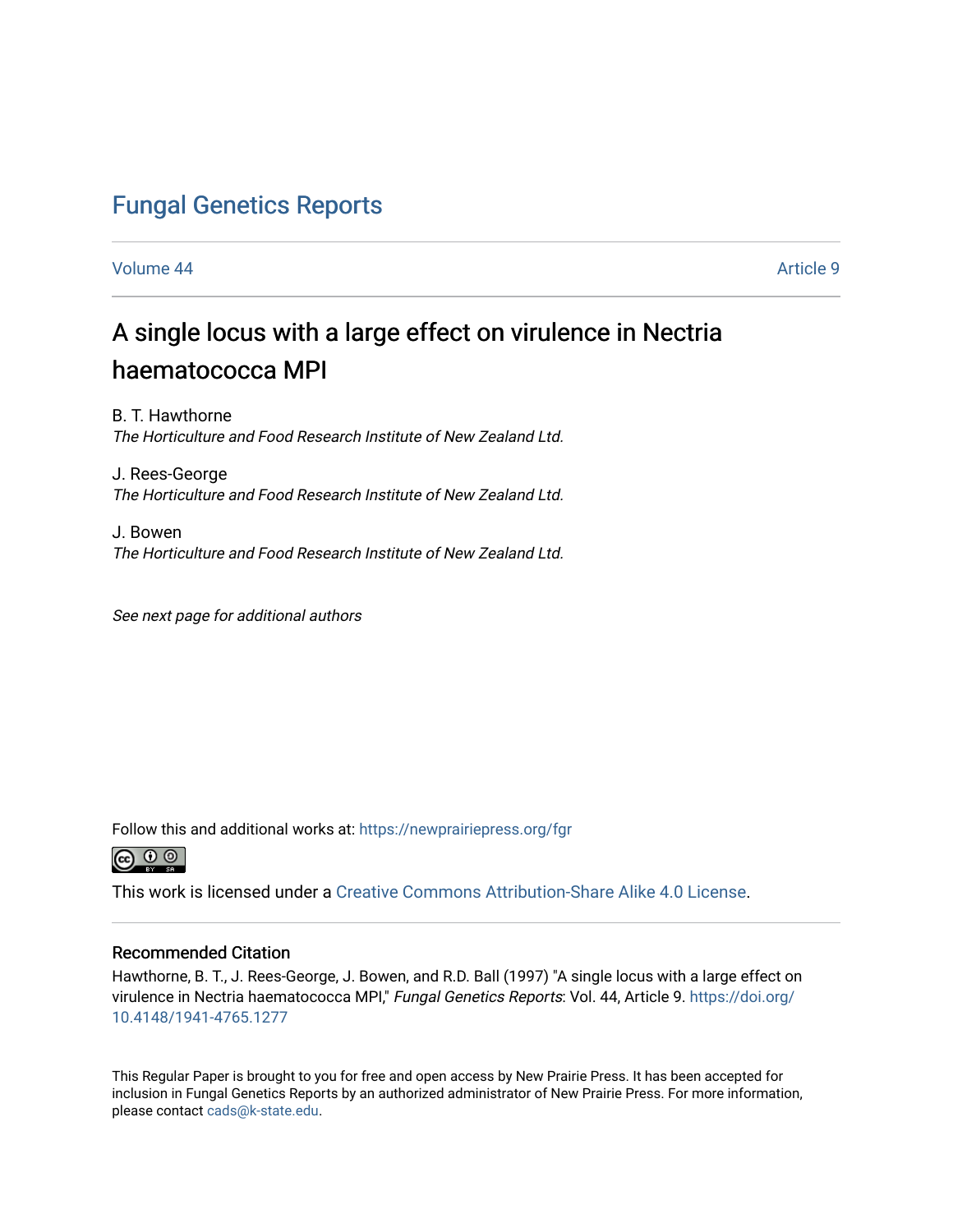## A single locus with a large effect on virulence in Nectria haematococca MPI

### Abstract

Analysis of the pathogenicity of 800 progeny from a HI-path (Blue) x LO-path (Cream) cross showed that the quantitative genetic control of pathogenicity in Nectria haematococca MPI on hypocotyls of Cucurbita maxima was determined by 6-12 'effective factor' or quantitative trait loci (QTL). In addition there was evidence for a virulence/colony colour gene(s) with an effect that was superimposed on the pathogenicity phenotype.

### Authors

B. T. Hawthorne, J. Rees-George, J. Bowen, and R. D. Ball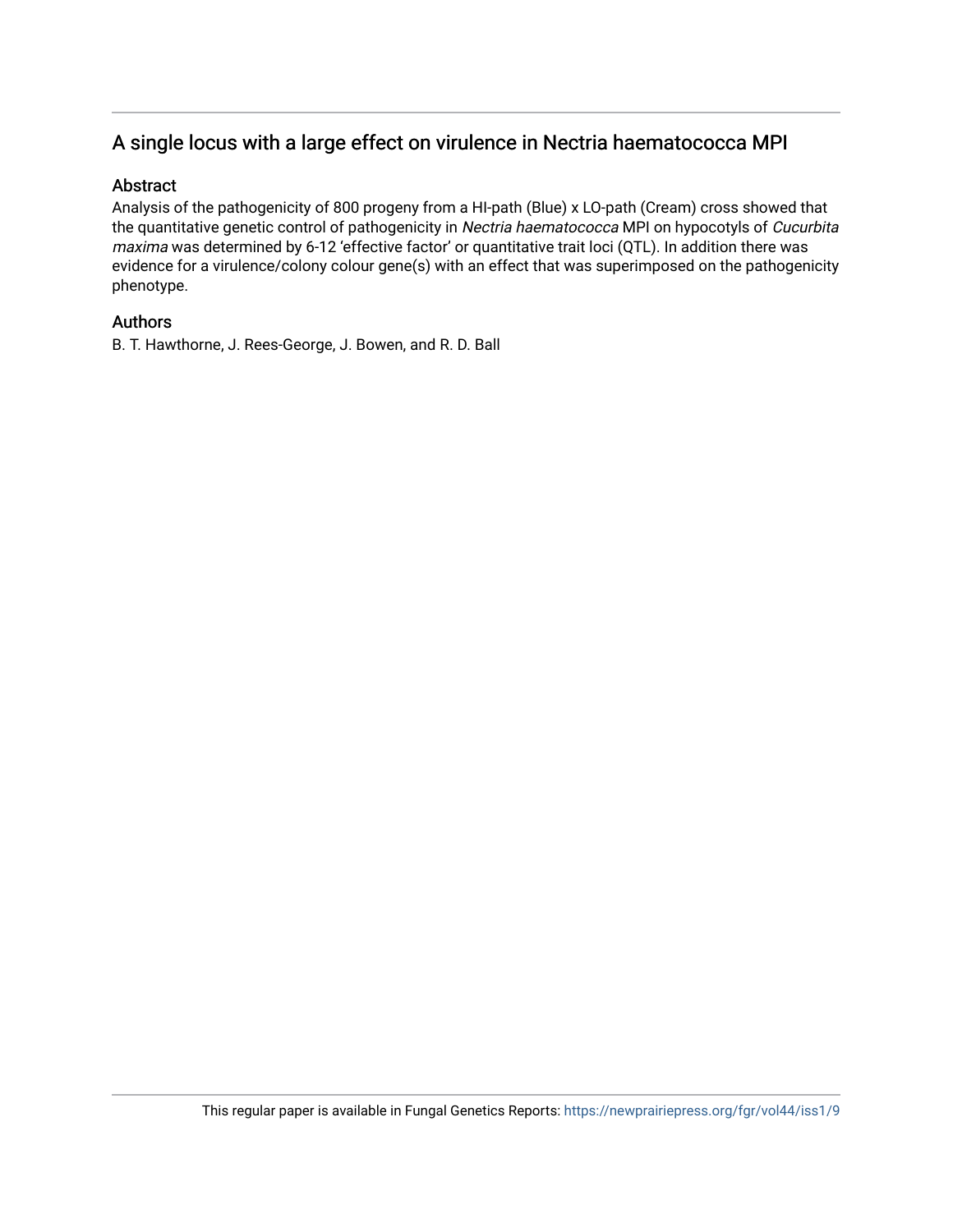### **A single locus with a large effect on virulence in** *Nectria haematococca* **MPI**

B. T. Hawthorne<sup>1</sup>, J. Rees-George<sup>1</sup>, J. Bowen<sup>1</sup> and R. D. Ball<sup>2</sup>-<sup>1</sup>Molecular Genetics Group, The Horticulture and Food Research Institute of New Zealand Ltd., Auckland, New Zealand; <sup>2</sup> Forestry Research Institute, Rotorua, New Zealand.

Analysis of the pathogenicity of 800 progeny from a HI-path (Blue) x LO-path (Cream) cross showed that the quantitative genetic control of pathogenicity in *Nectria haematococca* MPI on hypocotyls of *Cucurbita maxima* was determined by 6-12 'effective factor' or quantitative trait loci (QTL). In addition there was evidence for a virulence/colony colour gene(s) with an effect that was superimposed on the pathogenicity phenotype.

Pathogenicity is a polygenically controlled character in *Nectria haematococca* MPI (*Fusarium solani* f.sp *cucurbitae*, race 1) (Hawthorne *et al.* 1994 Mycol. Res. **98**: 1183-1191). To gain a more precise understanding of the quantitative control of pathogenicity in strains of *F. solani* which attack cucurbits we studied 800 progeny from a cross between two strains selected for very high and very low pathogenicity, respectively, on detached hypocotyls of *Cucurbita maxima*. The two parental strains had similar morphology and growth rates on culture media but they differed in the colour of their colonies. The HI-path parent was blue and the LO-path parent was cream in colour (Figure 1).

| Cross #10<br>ATCC18099 (MAT1-1, MF) X BTH869 (MAT1-2, MF)<br>10.2.5 (MATI-1, MF)<br>(HI-path, Blue) | Cross # 26<br>ATCC18279 (MATL2, M) X WIS FS7 (MATL1, F)<br>26R22 (MAT1-2, M)<br>(LO-path, Cream) |  |  |  |  |  |
|-----------------------------------------------------------------------------------------------------|--------------------------------------------------------------------------------------------------|--|--|--|--|--|
|                                                                                                     |                                                                                                  |  |  |  |  |  |
| 800 progeny (Cross #38)                                                                             |                                                                                                  |  |  |  |  |  |

Figure 1. Pedigree of progeny from a cross between a high pathogenicity strain and a low pathogenicity strain. Strain 10.2.5 designates ascospore #5 from ascus #2 in cross #10 and 26R22 designates a randomly isolated ascospore from cross #26.

Random ascospore progeny from perithecia producing spore horns were allowed to germinate for

16 h on water agar and over 800 viable spores were isolated onto PDA in individual wells in 24 well tissue culture plates. Stock cultures of each progeny were held as dried cultures on filter paper at 20 C (Valent *et al.* 1986 Iowa State J. of Res. **60**:569-594.). The 800 progeny were screened for pathogenicity in a series of 12 separate tests involving approximately 50 progeny and the two parents in each test using previously described methods (Hawthorne *et. al.* 1994 *ibid*). In each test the length and width of lesions on 10 unwounded, detached hypocotyls of *C. maxima* was measured for each progeny and parental strain. Colony color was recorded for each progeny. The variable used in analysis was square root of lesion area. Means for individual progeny were calculated after using the parental means to correct for test effects. Genetic variances ( 2G) were estimated separately for each test and the between test variation used to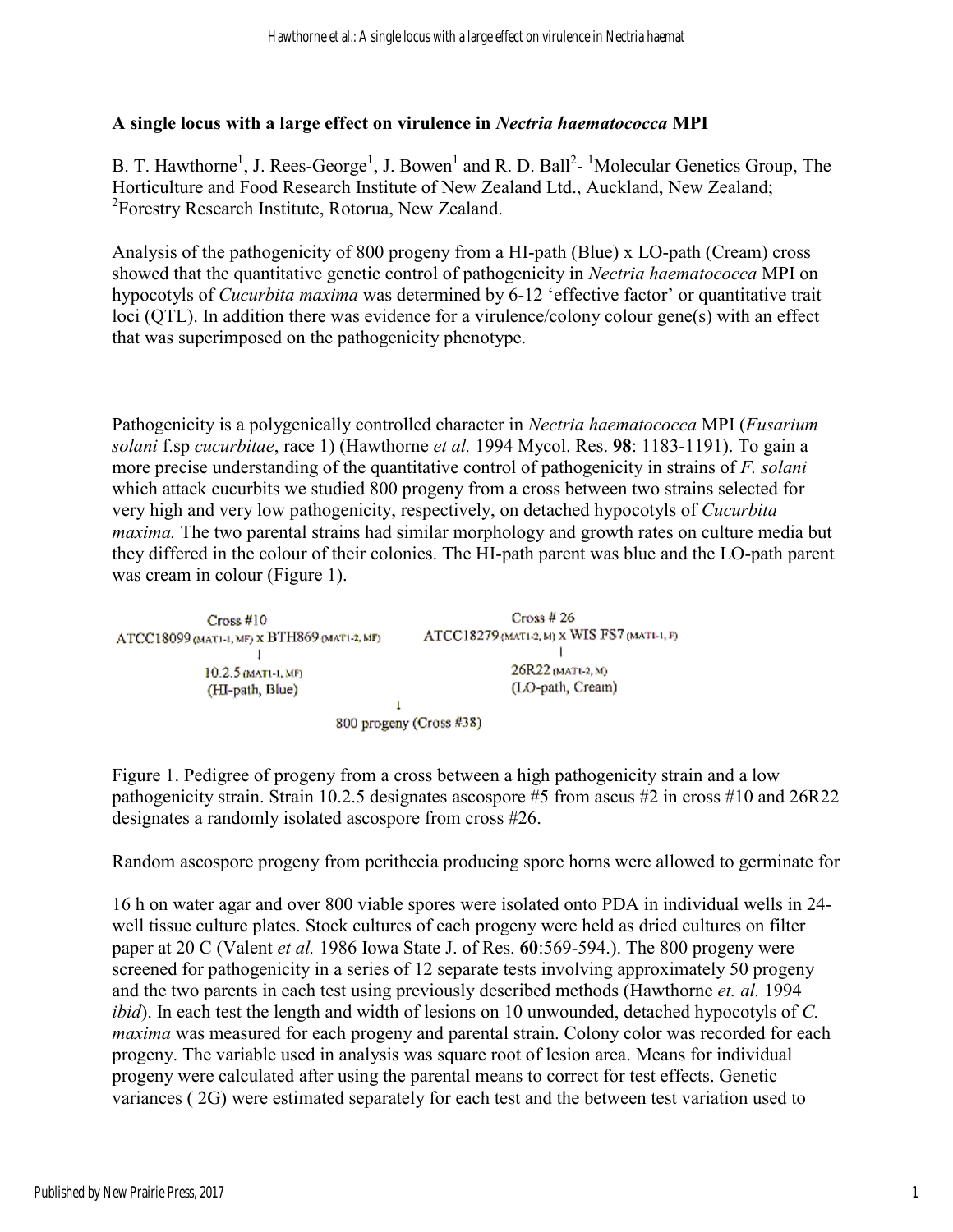give an estimate of standard error for the variance estimates. These quantities were then used as previously to estimate (using either parental means or progeny extremes) the number of 'effective factors' influencing the pathogenicity phenotype (Hawthorne *et al.* 1994 *ibid*).

There were 360 Blue progeny and 426 Cream progeny, a segregation ratio of approximately one. There was no difference in growth and sporulation of the two parents and blue and cream progeny cultured on both minimal and complete media at temperatures from 10 to 25 C. Blue colored progeny, as a group, were more virulent than the cream coloured progeny. However, the distribution of progeny means for lesion size was wide, and overlapped, for the two colony color populations (Figure 2). The wide distribution of lesion size reflects a quantitatively determined character. Mather's (1949 Biometrical Genetics. Methuen) formula

$$
k = (\underline{\mu}_A - \underline{\mu}_B)^2
$$

$$
4\sigma^2
$$

+v G was used to estimate of the number of 'effective factors', **k**, influencing lesion size in this cross. Using the progeny extremes,  $uA = 8.55$  (sem = 0.32) and  $uB = 0.35$  (sem = 0.41) and 2G = 1.83 (se = 0.23) the estimate of **k** was 9.2 (95% ci, 6.21-12.66). One of the factors affecting virulence appeared to exert a greater effect than the rest and is evidently linked to a gene controlling colony color or is the color gene itself. This conclusion is supported by an effective factors calculation using parental means which suggests that a single gene/locus had a major effect on virulence in this cross (Table 1).

We are presently identifying markers linked to the virulence gene using bulk segregant DNA from the 10 highest and lowest pathogenicity progeny from the cross. These will subsequently be used in map-based cloning of the virulence gene in conjunction with an artificial chromosome library.

### Acknowledgement

This research was supported by the New Zealand Foundation for Research Science and Technology (CO6402).

**Table 1**. Estimates, using parental means, of 'effective factors' influencing

virulence<sup>1</sup>

| Test # | HI-path parent | LO-path parent | Genetic        | Effective |
|--------|----------------|----------------|----------------|-----------|
|        | mean uA        | mean uB        | variance<br>2G | factors k |
|        |                |                |                |           |
| 1      | 4.24           | 1.77           | 3.87           | .39       |
| 2      | 4.43           | 1.93           | 1.12           | 1.40      |
| 3      | 4.64           | 2.09           | 2.47           | 0.66      |
| 5      | 5.03           | 2.40           | 1.23           | 1.40      |
| 6      | 5.22           | 2.56           | 1.45           | 1.22      |
| 7      | 5.42           | 2.72           | 1.59           | 1.14      |
| 8      | 5.62           | 2.88           | 1.11           | 1.69      |
| 9      | 5.81           | 3.30           | 2.63           | 0.73      |
| 10     | 6.01           | 3.19           | 1.62           | 1.23      |